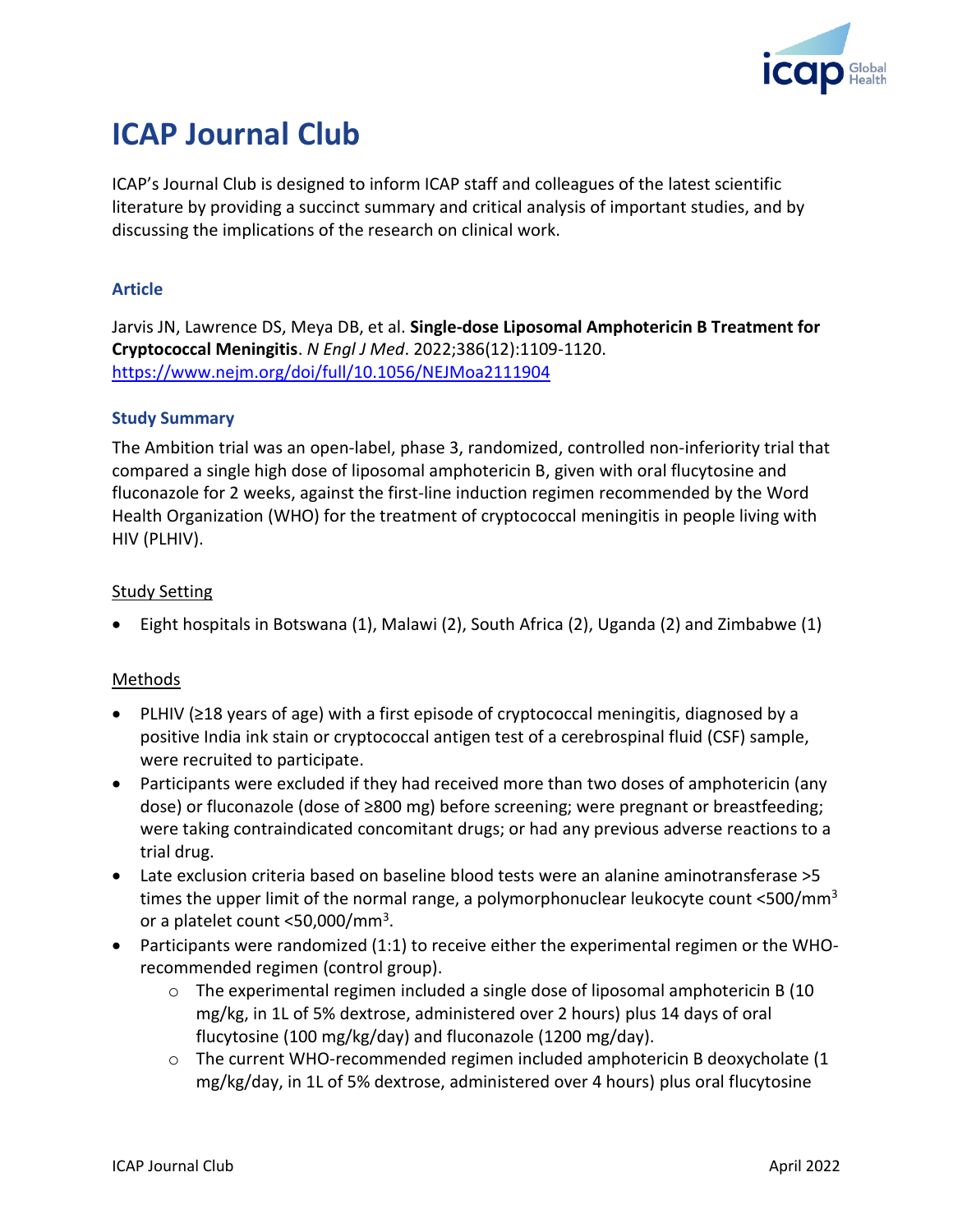

(100 mg/kg/day) for 7 days, followed by oral fluconazole (1200 mg/day) on days 8 through 14.

- All the participants were treated in-hospital for a minimum of 7 days and received 1L of intravenous normal saline before any amphotericin dose, plus at least 1L of additional intravenous fluid on each day of amphotericin therapy. Potassium and magnesium supplements were given on each day the participants received amphotericin and then for two additional days.
- Laboratory blood tests were monitored regularly during the first 2 weeks and again at week 4. Lumbar punctures for quantitative cryptococcal cultures were performed at the time of diagnosis and on days 7 and 14. Participants with increased intracranial pressure received additional daily therapeutic lumbar punctures until the pressure was controlled at <20 cm of water.
- After the 2-week induction period, all participants received fluconazole 800 mg per day for 8 weeks and then 200 mg per day thereafter.
- Participants were followed at outpatient clinics for 10 weeks and were contacted by telephone at week 16. If a participant missed a clinic appointment, follow-up was performed by the trial teams either by telephone or in person.
- Antiretroviral therapy was initiated, reinitiated, or switched during weeks 4 to 6, chosen in accordance with national guidelines.
- The primary end point was death from any cause at 10 weeks after randomization.
- Secondary end points included death from any cause at 2 weeks, 4 weeks, and 16 weeks; the rate of fungal clearance from CSF per day during induction therapy; adverse events of grade 3 or 4; and change from baseline in laboratory values.
- The specified non-inferiority margin was 10% for the upper boundary of the one-sided 95% confidence interval (CI) and the primary analysis was performed in the intention-to-treat population, which included all the participants who had undergone randomization and had not met any late-exclusion criteria.
- Sensitivity analyses included: 1) a per-protocol analysis, excluding participants who missed >1 day of any single treatment in the first 2 weeks or missed >2 weeks of fluconazole consolidation treatment between weeks 2 and 10; and 2) an analysis adjusted for the prespecified covariates of trial site, age, sex, baseline Glasgow Coma Scale score, CD4+ cell count, cryptococcal colony forming units (CFU)/ml of CSF, antiretroviral therapy status, hemoglobin level, and CSF opening pressure.

# Study Population and Follow-up

- From January 2018 to February 2021, 844 participants underwent randomization, of which 30 were excluded, leaving 814 participants (407 in each group) in the intention-to-treat population.
- No participants were lost to follow up and the baseline characteristics of participants were similar in the trial groups.
- An additional 30 participants were excluded from the per-protocol population.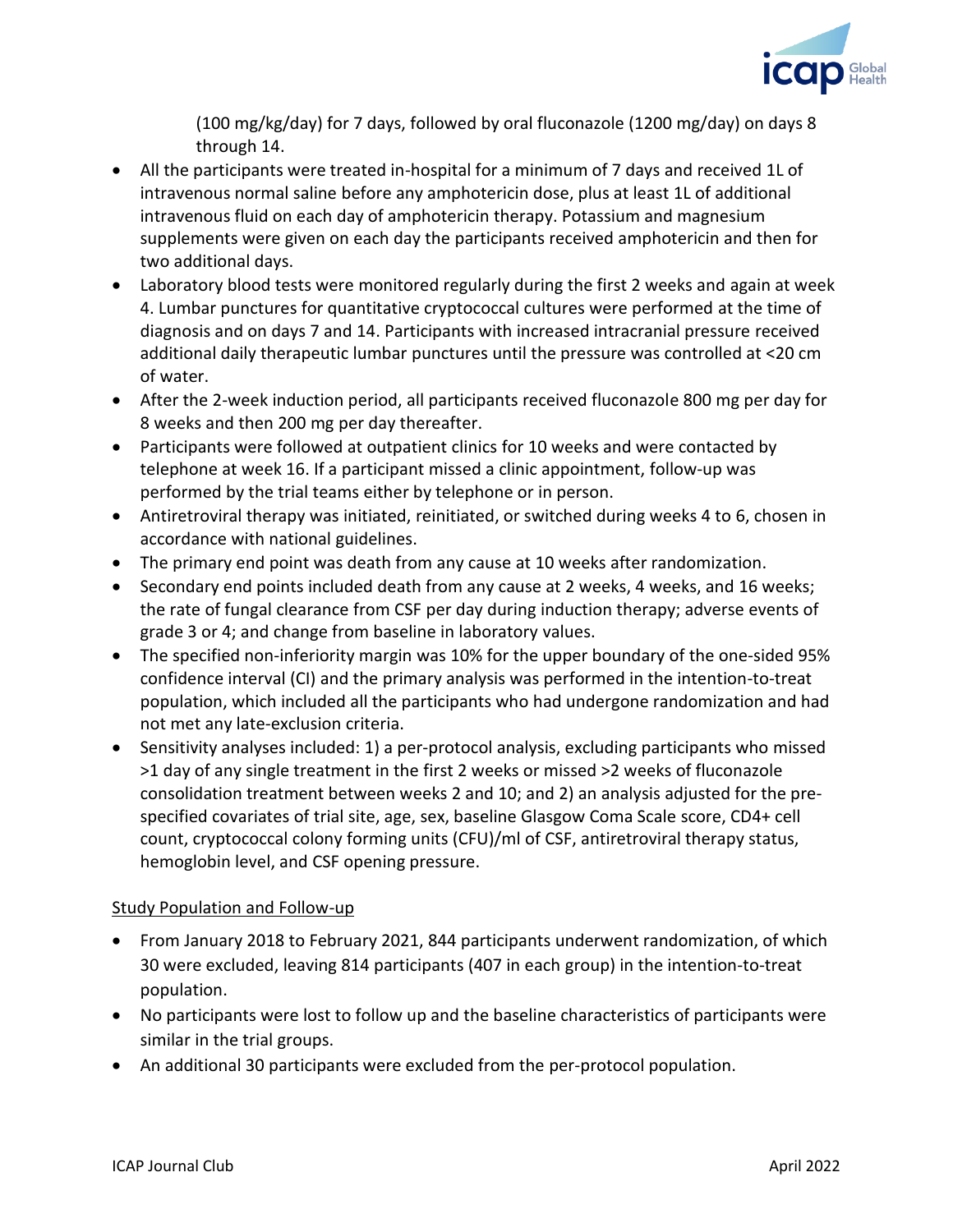

## Primary Outcome

- In the intention-to-treat analysis, 10-week mortality was 24.8% (95% CI, 20.7 to 29.3) in the liposomal amphotericin B group and 28.7% (95% CI, 24.4 to 33.4) in the control group.
- The absolute difference in mortality at 10 weeks between the liposomal amphotericin B group and control group was −3.9%, and the upper boundary of the one-sided 95% CI was 1.2%, which was within the pre-specified non-inferiority margin (p<0.001 for non-inferiority).
- Results of the per-protocol and pre-specified adjusted analyses were consistent with those of the primary end-point analysis.
- In pre-specified superiority analyses comparing the liposomal amphotericin B group to the control group, the between-group difference in 10-week mortality was −3.9% (95% CI, −10.0 to 2.2) in the unadjusted analysis, and −5.7% (95% CI, −11.4 to −0.04) in the analysis adjusted for the covariates associated with cryptococcal mortality.

## Secondary Outcomes

- Mortality at 2, 4 and 16 weeks were consistent with the primary end-point results, and within the non-inferiority margin.
- The mean rate of fungal clearance from the CSF over the course of 14 days was −0.40 log<sub>10</sub> CFU/ml/day in the liposomal amphotericin B group and −0.42 log<sub>10</sub> CFU/ml/day in the control group, for a difference of 0.017 log<sub>10</sub> CFU/ml/day (95% CI, -0.001 to 0.036).
- During the initial 21 days of treatment, there were 382 grade 3 or 4 adverse events in 210 of 420 participants (50.0%) in the liposomal amphotericin B group and 579 grade 3 or 4 adverse events in 263 of 422 participants (62.3%) in the control group (p<0.001).
- Compared to the control group, a lower percentage of participants in the liposomal amphotericin B group experienced life-threatening (grade 4) adverse events (21.7% vs. 30.1%; p=0.005); had grade 3 or 4 anemia (13.3% vs. 39.1%; p<0.001); required blood transfusions (7.6% vs. 18.0%; p<0.001); and had thrombophlebitis requiring antibiotic therapy (1.9% vs. 6.6%; p=0.001). Mean rise in serum creatinine levels from baseline to day 7 was also lower in the liposomal amphotericin B group (20.2% vs. 49.7% increase; p<0.001).

## **Critical Analysis**

The open-label, phase 3, randomized, controlled non-inferiority Ambition trial showed that induction therapy for HIV-associated cryptococcal meningitis with a single 10 mg-per-kilogram dose of liposomal amphotericin B, in combination with oral flucytosine and fluconazole was noninferior to the WHO-recommended standard of care that included 1 week of amphotericin B deoxycholate given with flucytosine. The liposomal amphotericin B regimen was also associated with significantly fewer adverse events.

The following points should be considered when interpreting the study findings:

• This trial was open label, and clinical care of critically ill participants with advanced HIV disease is complex. However, both the primary end point and the key safety end points were objectively measured, and a consistent approach to HIV management was agreed on by the